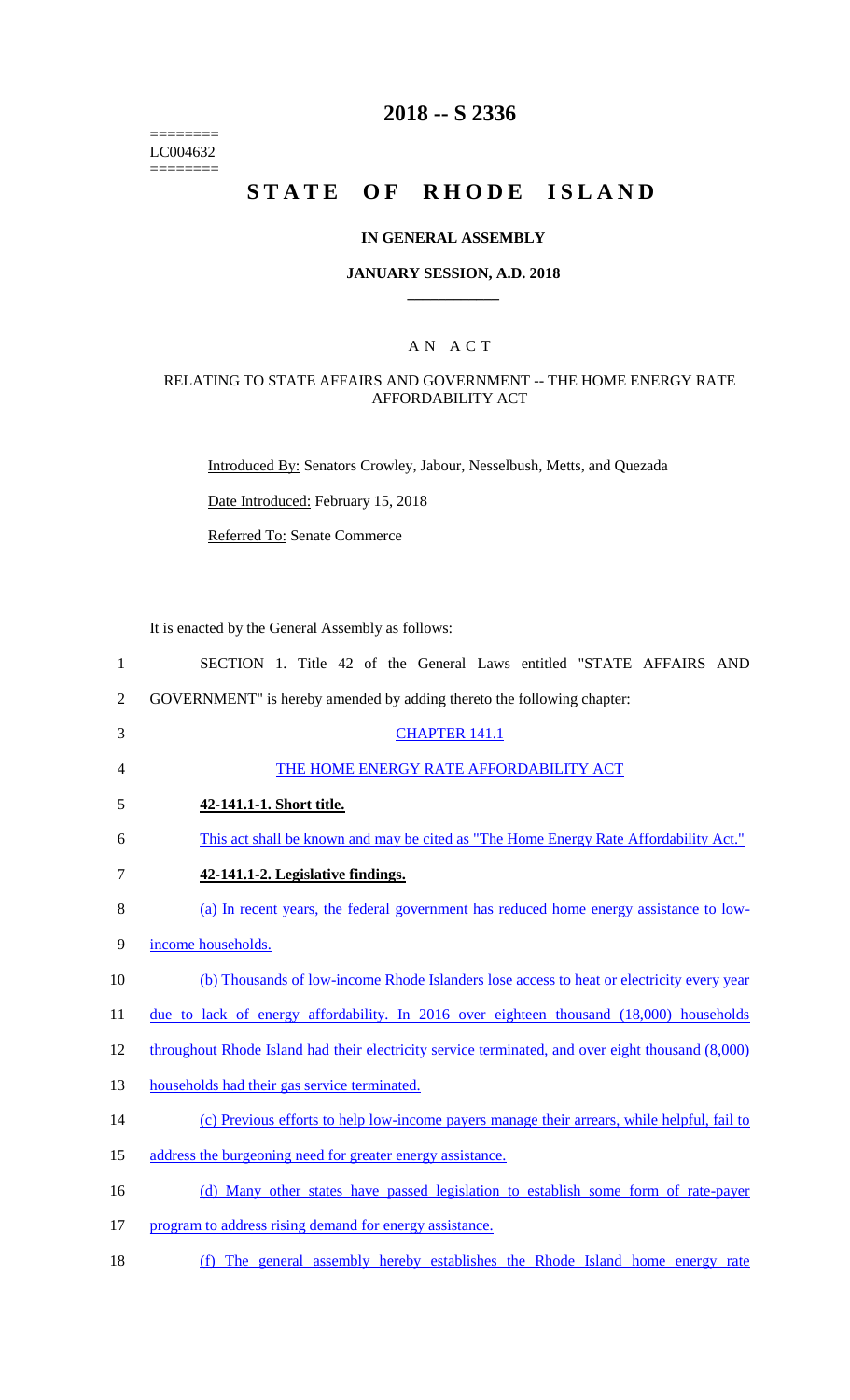# 1 affordability act.

| $\overline{2}$ | 42-141.1-3. Program creation.                                                                          |
|----------------|--------------------------------------------------------------------------------------------------------|
| 3              | By December 31, 2018, or as soon as practicable thereafter, the office of energy                       |
| $\overline{4}$ | resources shall create a program to be known as the "home energy rate affordability program" for       |
| 5              | the purpose of insuring that utility rates are affordable for low-income households.                   |
| 6              | 42-141.1-4. Definitions.                                                                               |
| 7              | For the purposes of this chapter, the following definitions apply:                                     |
| $8\,$          | (1) "Commercial and industrial customers" means and includes all establishments                        |
| 9              | engaged in commercial activity, either for-profit or nonprofit, including, but not limited to,         |
| 10             | transportation, manufacturing, mining, construction, agriculture, fishing, forestry, school            |
| 11             | dormitories, hospitals, and military barracks and other non-residential customers.                     |
| 12             | (2) "Commission" means the public utilities commission.                                                |
| 13             | (3) "Energy office" means the office of energy resources.                                              |
| 14             | (4) "Home energy" means retail electric and natural gas service provided for end-use                   |
| 15             | consumption by residential consumers.                                                                  |
| 16             | (5) "Home energy burden" means a consumer's home energy bill divided by the                            |
| 17             | consumer's household income, including any grant of LIHEAP assistance.                                 |
| 18             | (6) "Industrial customer" means and includes manufacturing, mining, construction,                      |
| 19             | agricultural, fishing and forestry industries.                                                         |
| 20             | (7) "LIHEAP" means the federal Low Income Household Energy Assistance Program.                         |
| 21             | (8) "Participating agency" means and includes any community action program or other                    |
| 22             | community-based agency which determines eligibility for LIHEAP benefits.                               |
| 23             | (9) "Residential customer" means and includes all private residences, whether occupied                 |
| 24             | or vacant, owned or rented, including single-family homes, multi-family housing units and              |
| 25             | mobile homes, but not including school dormitories, hospitals and military barracks                    |
| 26             | 42-141.1-5. Eligibility.                                                                               |
| 27             | Customers with a household income at or below one hundred fifty percent (150%) of the                  |
| 28             | federal poverty level that are receiving assistance through LIHEAP shall be eligible for the rate      |
| 29             | affordability program under this chapter.                                                              |
| 30             | 42-141.1-6. Program credits.                                                                           |
| 31             | (a) The energy office shall inform each utility and each trustee of a rate affordability               |
| 32             | account under $\S$ 42-141.1-12 of the credit amount for which each eligible household is qualified,    |
| 33             | and of the duration for which that credit must be provided from the "rate affordability account"       |
| 34             | established pursuant to $\S$ 42-141.1-10(b), on a first-come, first-served basis, as long as funds are |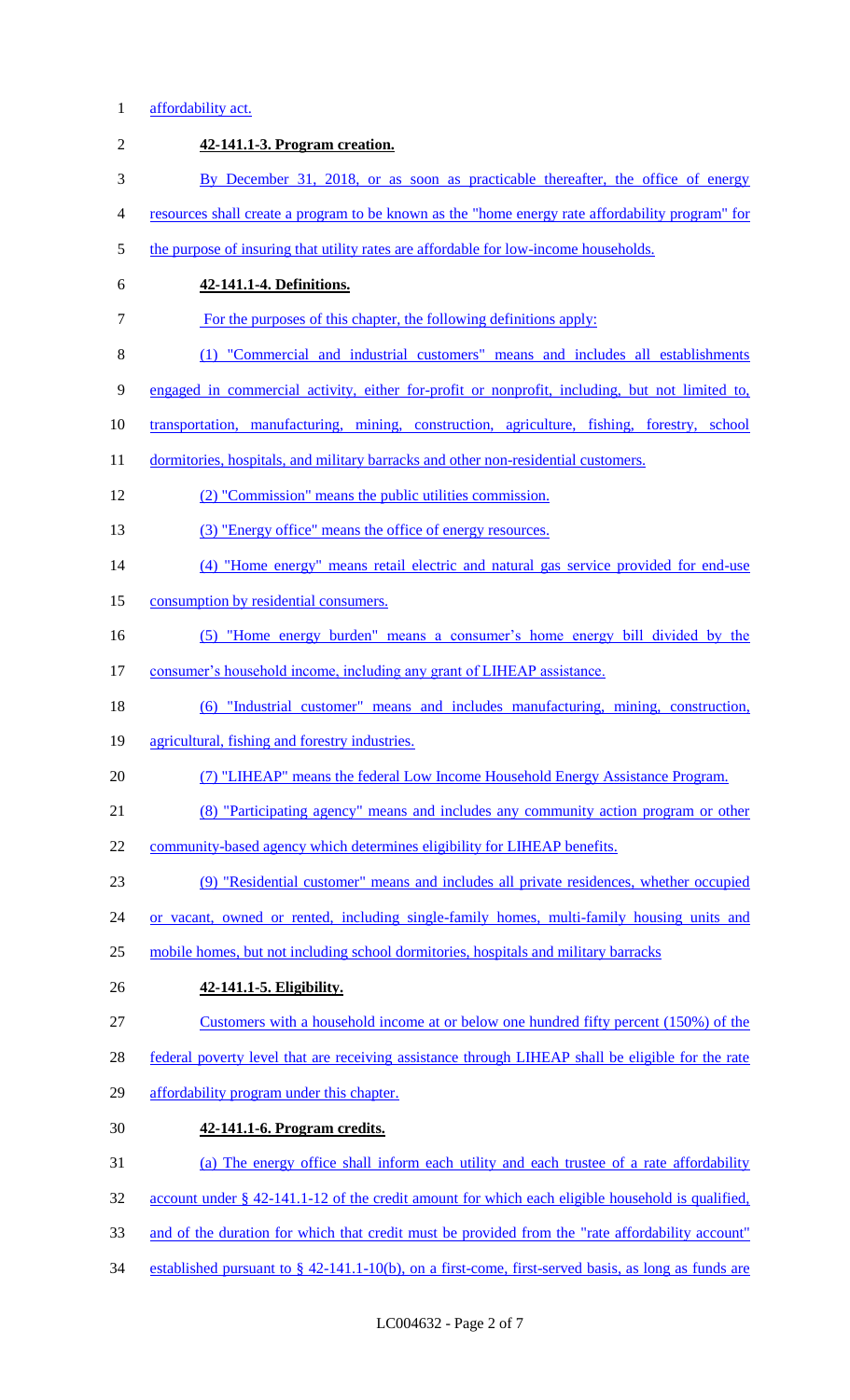1 available. All funds in any rate affordability account established under § 42-141.1-10 shall be fully expended annually, including accumulated interest. (b) The amount of credit shall be that amount necessary to reduce the household's home energy burden to an affordable percentage of income. (c) The affordable home energy burden for each eligible household that uses both gas and electric service and each household that uses electric service for heating purposes shall be tiered as follows: (1) Six percent (6%) of gross annual income: households earning zero to fifty percent (0- 9 50%) of the federal poverty level; (2) Seven percent (7%) of gross annual income: households earning fifty to one hundred 11 percent (50-100%) of the federal poverty level; (3) Eight percent (8%) of gross annual income: households earning one hundred percent 13 (100%) of the federal poverty level to maximum LIHEAP eligibility benefits amount. 14 (d) If a household uses electricity only for non-heating purposes, the affordable home energy burden for each eligible household shall be tiered as follows: (1) Two percent (2%) of gross annual income: households earning zero to fifty percent 17 (0-50%) of the federal poverty level; (2) Three percent (3%) of gross annual income: households earning fifty to one hundred 19 percent (50-100%) of the federal poverty level; (3) Four percent (4%) of gross annual income: households earning one hundred to one hundred fifty percent (100-150%) of the federal poverty level. (e) The energy office may allocate credits as it deems appropriate for crisis intervention. (f) The energy office may also allocate credits to provide arrearage forgiveness when 24 needed to bring home energy burdens to an affordable level, as determined by the energy office. (g) Each utility shall seek reimbursement from the trustee of a rate affordability account 26 established pursuant to § 42-141.1-10(b) for any credits it provides for its low-income customers under this chapter. **42-141.1-7. Obligations of participants.**  Participating households shall agree to the following obligations in order participate in 30 this program: (1) The household shall report, within a time period prescribed by the energy office, changes in income or financial condition that affect the household's eligibility or need for energy assistance to a responsible administrator in the energy office or in a participating agency; (2) Household participation in this program shall be terminated if the household fails to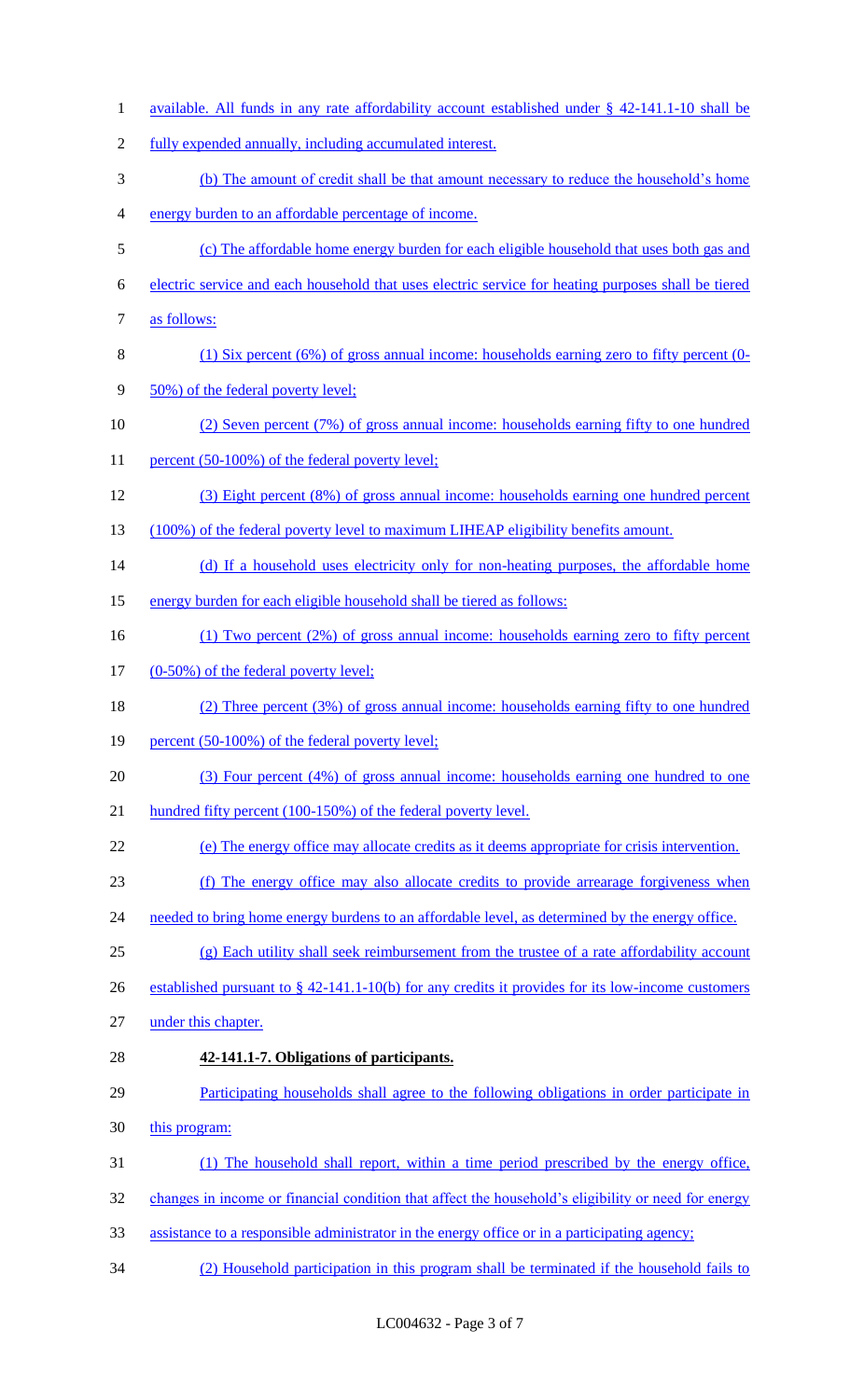| $\mathbf{1}$   | make three (3) or more consecutive monthly payments gas and/or electric bills, unless the         |
|----------------|---------------------------------------------------------------------------------------------------|
| $\overline{2}$ | household has reported a change in income or financial status in accordance with subsection (1)   |
| 3              | of this section and has been determined eligible on account of that change for additional         |
| 4              | assistance or for emergency assistance. Upon termination from the program, all arrearages will    |
| 5              | become due and payable, and the household, upon re-application, will be treated as a new          |
| 6              | applicant.                                                                                        |
| 7              | 42-141.1-8. Arrearage.                                                                            |
| 8              | A household entering this program with existing arrearage shall be informed and                   |
| 9              | encouraged by the energy office or its agents to enroll in an arrearage management plan for which |
| 10             | they qualify.                                                                                     |
| 11             | 42-141.1-9. Usage limit.                                                                          |
| 12             | (a) The energy office shall establish maximum usage limits based on such factors as               |
| 13             | household size, thermal integrity of the household dwelling unit, and average household energy    |
| 14             | expenditure of a median income household.                                                         |
| 15             | (b) Under no circumstances may a maximum usage limit be set lower than one hundred                |
| 16             | fifty percent (150%) of the median RI household energy use.                                       |
| 17             | (c) Energy usage exceeding the limits shall be billed at the prevailing consumer rate.            |
| 18             | (d) Conservation may be rewarded with a reduction in the payment percentage required.             |
| 19             | 42-141.1-10. Rates.                                                                               |
| 20             | (a) For the first three (3) years, utilities shall collect a non-bypassable monthly charge        |
| 21             | from each gas and each electric account receiving energy not for resale, including low-income     |
| 22             | households, in accordance with the following:                                                     |
| 23             | (1) Electric service accounts:                                                                    |
| 24             | (i) One dollar and fifty-five cents (\$1.55) for residential customers;                           |
| 25             | (ii) One dollar and fifty-five cents (\$1.55) for commercial and industrial service               |
| 26             | customers whose average is less than ten kilowatts (10kw) of demand;                              |
| 27             | (iii) Fourteen dollars and fifteen cents (\$14.15) for commercial and industrial service          |
| 28             | customers whose average use is between ten kilowatts (10kw) and two hundred kilowatts             |
| 29             | $(200kw)$ ; and                                                                                   |
| 30             | (iv) Two hundred seventy-one dollars and seventy-five cents (\$271.75) for commercial             |
| 31             | and industrial service customers whose average usage is greater than two hundred kilowatts        |
| 32             | (200kw).                                                                                          |
| 33             | (2) Natural gas service accounts:                                                                 |
| 34             | $(i)$ One dollar and fifty-five cents $(\$1.55)$ for residential customers;                       |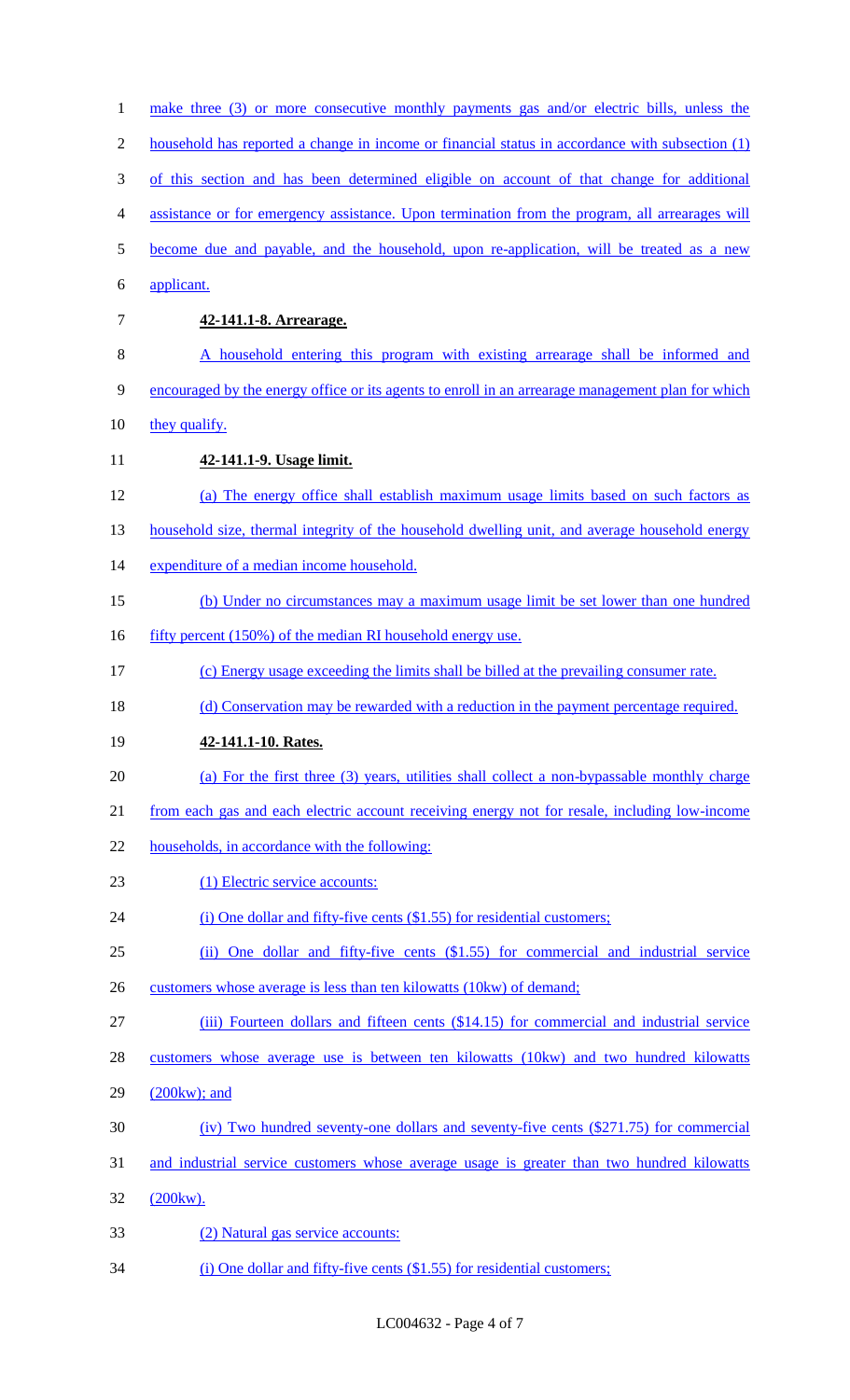- 1 (ii) One dollar and fifty-five cents (\$1.55) for commercial and industrial service
- 2 customers whose average usage is less than five hundred thousand (500,000) cubic feet per year;
- 3 (iii) Fourteen dollars and fifteen cents (\$14.15) for commercial and industrial service
- 4 customers whose average use is between five hundred thousand (500,000) cubic feet and three
- 5 million, five hundred thousand (3,500,000) cubic feet per year; and
- 6 (iv) Two hundred seventy-one dollars and seventy-five cents (\$271.75) for commercial
- 7 and industrial service customers whose average usage is greater than three million, five hundred
- 8 thousand (3,500,000) cubic feet per year.
- 9 (b) These charges shall be kept in trust in a separate "rate affordability account" which
- 10 shall be used for program expenditures under this chapter and shall be established and operated in
- 11 accordance with § 42-141.1-12.
- 12 (a) After the third year of the program, the commission shall annually set a non-13 bypassable monthly charge sufficient to fund the total program budget developed by the energy 14 office. When determining the charge, the commission shall not substantially deviate from the
- 15 customer class rate allocation proportion as set forth herein.
- 

## 16 **42-141.1-11. Administration.**

- 17 The energy office shall administer the program, including informing utilities of 18 applicable credits, answering consumer inquiries, referring eligible customers for weatherization 19 assistance, and keeping appropriate records. The energy office may delegate to participating 20 agencies the responsibility for determining program eligibility and calculating the amount of 21 credit due to each eligible household.
- 22 **42-141.1-12. Rate affordability accounts.**

23 (a) Every utility shall place all charges collected under § 42-141.1-10 in a rate 24 affordability account, which shall be opened in the name of, and held by, an independent existing 25 nonprofit organization as trustee (hereinafter "rate affordability account trustee"), and which shall

- 26 be operated as a nonprofit program.
- 27 (b) The rate affordability account trustee shall report to the energy office monthly the

28 total amount of funds available for low-income consumers for each utility, including accumulated

- 29 interest, minus any administrative costs incurred.
- 30 (c) The rate affordability account may be used to pay annual administrative costs incurred
- 31 by the utility, the energy office, the rate affordability account trustee, and participating agencies,
- 32 as long as those costs do not exceed ten percent (10%) of the total annual amount allocated for
- 33 program credits for eligible households. The utility, the energy office, the rate affordability
- 34 account trustee, and participating agencies shall submit their bills for administrative costs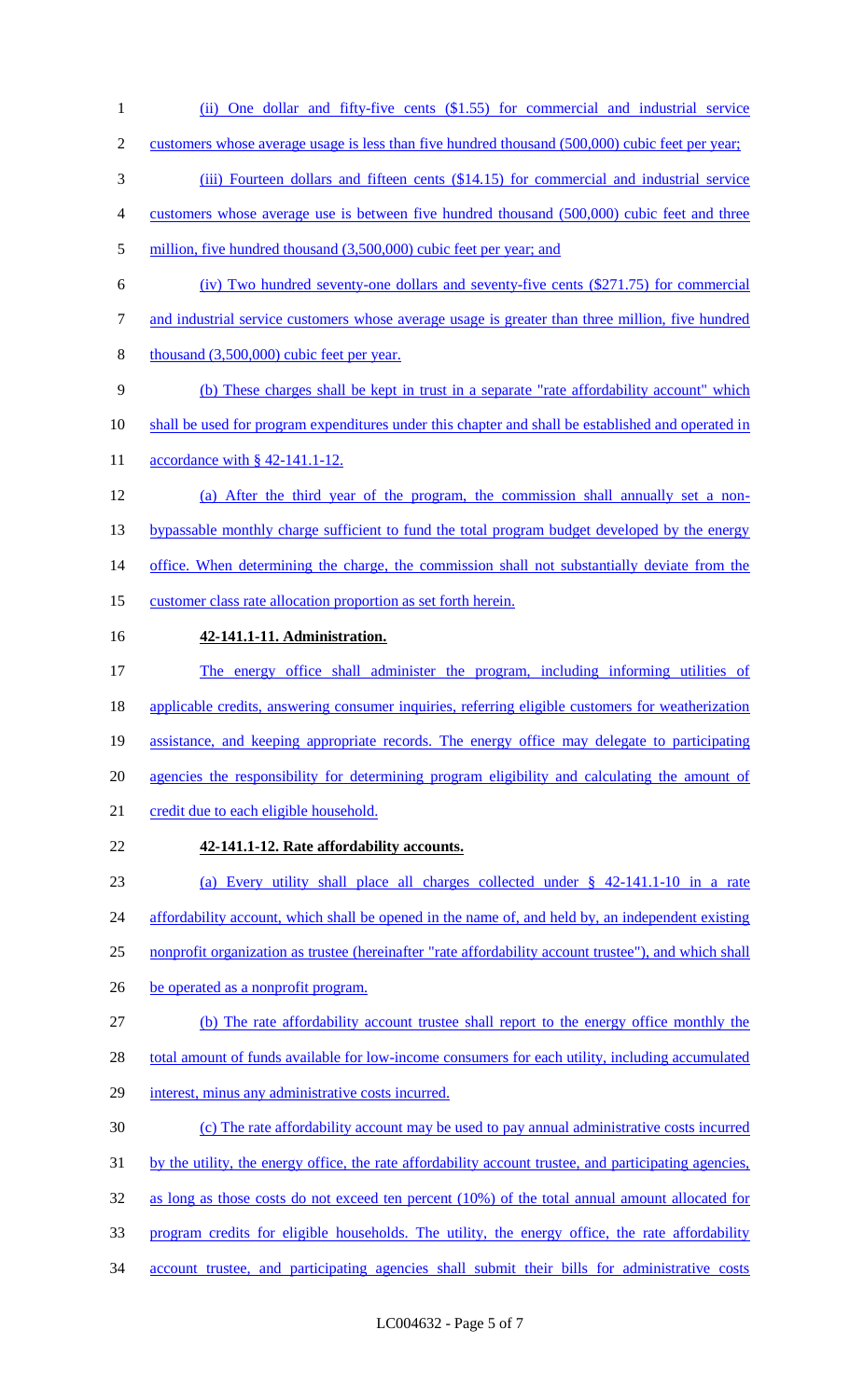- 1 annually to the energy office, which shall ensure that these bills do not together exceed this limit,
- 2 and shall then forward these bills to the rate affordability account trustee for payment.
- 3 (d) Utility companies shall report annually to the public utilities commission including,
- 4 but not limited to, the amount of funds collected in the rate affordability account, the distribution
- 5 of those funds, the amount of funding allocated to administrative costs, and the projected amount
- 6 of funds to be collected and distributed in the following year.
- 7 (e) The energy office shall annually evaluate the impact of the rate affordability act,
- 8 including, but not limited to, an assessment of the number of eligible low-income customers who
- 9 participated in the rate affordability program, the number of low-income customers who did not
- 10 participate in the rate affordability program, and any difference in payment history between these
- 11 two (2) groups of low-income utility customers.
- 12 SECTION 2. This act shall take effect upon passage.

======== LC004632 ========